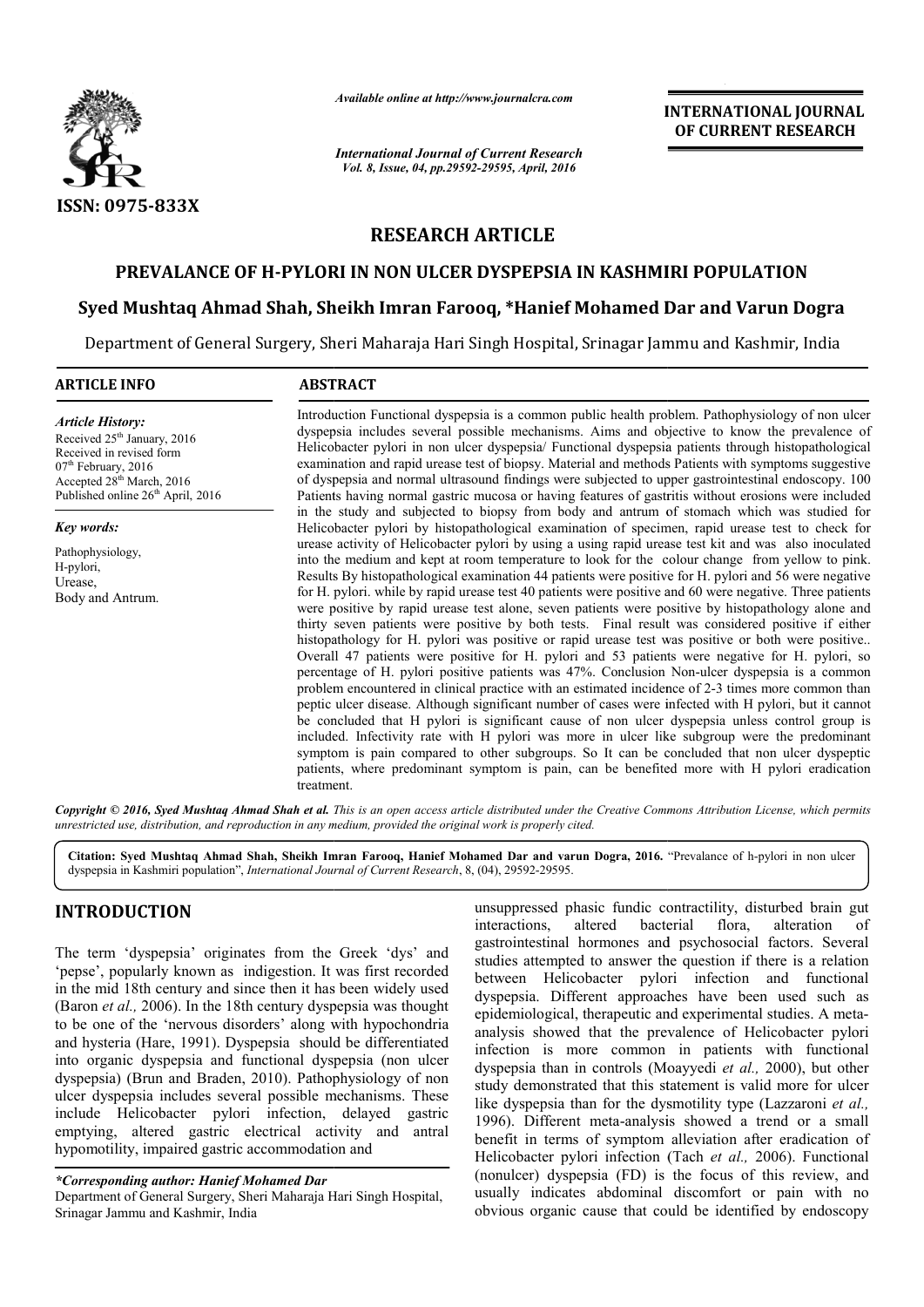and our study was undertaken with intent to know the prevalence of Helicobacter pylori in non ulcer dyspepsia/ Functional dyspepsia patients through histopathological examination and rapid urease test of biopsy

## **MATERIALS AND METHODS**

This study was conducted in Post-graduate Department of Surgery in Govt. Medical College Srinagar over a period of two years from June 2013 to June 2015. Hundred patients with non-ulcer dyspepsia, who attended the Department of Surgery, were subjected to this study. A detailed history was taken and thorough clinical examination was done according to the set proforma. Patients were subjected to routine investigations. Ultrasonography of abdomen was done to rule out any pathology responsible for dyspepsia. After that patients were subjected to upper G.I. endoscopy to rule out any organic cause for dyspepsia like erosions, ulcers, growth etc. Patients having normal gastric mucosa or having features of gastritis without erosions were included in the study. Endoscopic biopsy was taken from body and antrum of stomach and was studied for Helicobacter pylori by histopathological examination of specimen using haematoxylin and eosin and special stains such as Giemsa stain. Biopsy was also subjected to rapid urease test to check for urease activity of Helicobacter pylori by using a using rapid urease test kit. Biopsy was inoculated into the medium and kept at room temperature. The change in colour from yellow to pink was taken as positive. Mostly the colour change occurred within one hour in positive cases.

# **RESULTS AND OBSERVATION**

In our study, maximum number of patients of NUD were recorded in the  $4<sup>th</sup>$  decade (26%) Mean age being 39.8 $\pm$ 13.6. There were 51% males and 49% females thus giving male to female ratio of 1.04. Most of the patients were from rural areas (59%) than from urban areas (41%). Patients in lower socioeconomic class (34%) were more in number compared to upper socio-economic class (19%) and less in number compared to middle socio-economic class (47%). In our study, patients in ulcer like subgroup (38%) were more compared to non specific subgroup (34%) and patients in non specific subgroup were more as compared to those in motility disorder like subgroup (28%).

| Subgroup               | No. of patients | Percentage |
|------------------------|-----------------|------------|
| Ulcer like             | 38              | 38%        |
| Motility disorder like | 28              | 28%        |
| $Mixed(Non-specific)$  | 34              | 34%        |
| Total                  | 100             | 100        |
|                        |                 |            |
| Endoscopic Findings    | No. of Patients | Percentage |
| Features of gastritis  | 54              | 54%        |
| Normal                 | 46              | 46%        |
| Total                  | 100             | 100        |

There were only 17% of patients who were using NSAIDS and around  $1/3<sup>rd</sup>$  of patients were smokers. 80% of patients were using proton pump inhibitors. In our study, 46% of patients

were having normal mucosa while 54% of patients had features of gastritis.

#### **Histopathology and rapid urease test for h. pylori**

In our study, by histopathological examination using special stains, 44 patients were positive for H. pylori and 56 were negative for H. pylori while by rapid urease test 40 patients were positive and 60 were negative. Three patients were positive by rapid urease test alone, seven patients were positive by histopathology alone and thirty seven patients were positive by both tests. Final result was considered positive if either histopathology for H. pylori was positive or rapid urease test was positive or both were positive.. Overall 47 patients were positive for H. pylori and 53 patients were negative for H. pylori, so percentage of H. pylori positive patients was 47%.

| No. of H. pylori $+ve/$ -ve patients | Rapid<br>Urease test | <b>HPE</b> | Total<br>(including both tests) |
|--------------------------------------|----------------------|------------|---------------------------------|
| No. of H. pylori +ve patients        | 40                   | 44         | 47                              |
| No. of H. pylori – ve patients       | 60                   | 56         | 53                              |
| Total                                | 100                  | 100        | 100                             |

#### **Distribution of h. pylori positive patients according to endoscopic features**

In our study, we found that patients with abnormal mucosa were infected more with H. pylori (62.96%) compared to patients with normal mucosa (28.26%). P value=0.034(chi square test)

| Endoscopic<br>features | No. of H. pylori<br>+ve patients | Total no. of<br>Patients in<br>each group | Prevalence H.<br>pylori infection<br>in each group |
|------------------------|----------------------------------|-------------------------------------------|----------------------------------------------------|
| Abnormal mucosa        | 34                               | 54                                        | 62.96                                              |
| Normal                 | 13                               | 46                                        | 28.26                                              |
| Total                  | 47                               | 100                                       |                                                    |

## **Distribution of h. pylori positive patients in clinical subgroups of non ulcer dyspepsia**

In our study, we found that patients in ulcer like subgroup are more infected (55.26%) compared to patients in non-specific subgroup (44.11%) or motility disorder like subgroup (39.28%). p- value= 0.72(chi square test)

| Clinical<br>subgroups     | No. of $H$ .<br>pylori +ve<br>patients | Total no. of<br>patients in each<br>clinical subgroup | Prevalence of H.<br>pylori infection in<br>each clinical subgroup |
|---------------------------|----------------------------------------|-------------------------------------------------------|-------------------------------------------------------------------|
| Ulcer like                | 21                                     | 38                                                    | 55.26                                                             |
| Motility<br>disorder like | 11                                     | 28                                                    | 39.28                                                             |
| Mixed $(N.S)$             | 15                                     | 34                                                    | 44.11                                                             |
| Total                     |                                        | 100                                                   |                                                                   |

# **DISCUSSION**

The discovery of H. pylori and effective treatment of peptic ulcer disease has resulted in focusing of research activity into functional dyspepsia, a common condition with limited therapeutic approach. It is probably a heterogeneous condition. Despite advances in technology and diagnostic methods, the true underlying pathogenic abnormality in this disease remains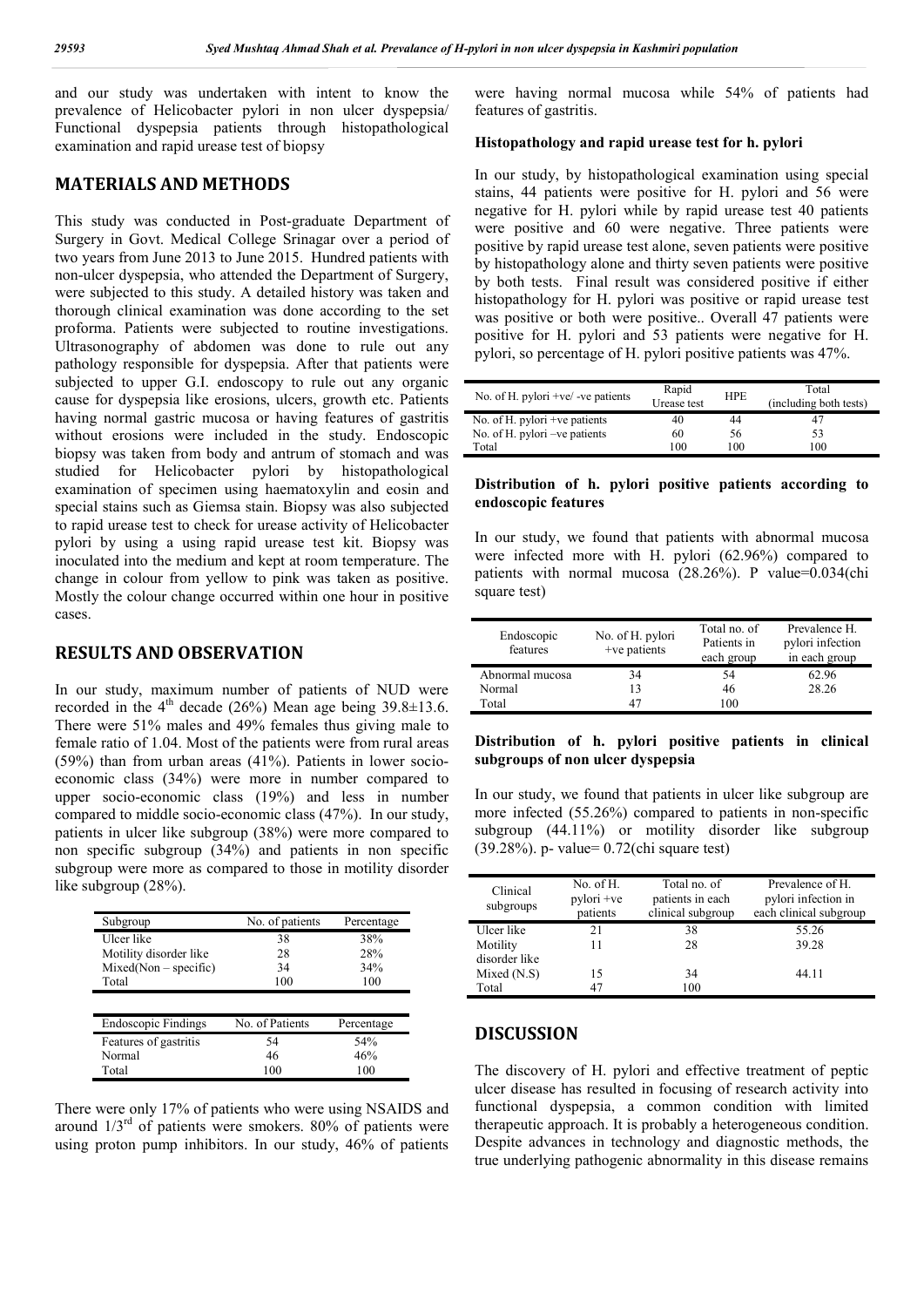elusive. This study has been conducted to see the prevalence of H. pylori in patients with non-ulcer dyspepsia and clinical subgroups of non-ulcer dyspepsia. Non-ulcer dyspepsia is a common problem encountered in clinical practice with an estimated incidence of 2-3 times more common than peptic ulcer disease. Patients of gastritis on endoscopy without any erosion or ulcer were included in NUD. In this study H pylori infection was higher in patients with abnormal looking mucosa compared to normal mucosa. 54 patients were having findings of gastritis in endoscopy. Among these patients, 34 patients (62.96%) were infected with H pylori. 46 patients were having normal mucosa on endoscopy. Among these, 13 patients (28.26%) were infected with H pylori. From these observations, it is clear that patients having endoscopically abnormal looking mucosa had high H pylori infection rate compared to patients with endoscopically normal gastric mucosa and the difference was statistically highly significant  $(p=0.034)$ .

Mohammad Qaseem Khan *et al.,* 1999 also found that endoscopically abnormal looking mucosa was present in 58% cases and among these 82% were infected. Syed Riazul Hassan, Zaigham Abbas (2007) found that 68% patients of dyspepsia having normal gastric mucosa on endoscopy were positive for H. pylori compared to 78% patients having abnormal mucosa on endoscopy. In our study, 40 patients were positive for H. pylori by rapid urease test where as 44 patients were H. pylori positive by histopathological examination. Overall 47 patients were H pylori positive. So prevalence of H. pylori in NUD patients in our study is 47%. Bernerson *et al.,* (1992) endoscoped 309 subjects with NUD and found that overall 48% of dyspeptic patients had H. Pylori infection. (Greenberg *et al*., 1990) at New York (1991) found a prevalence of 37% of H. pylori in 110 patients of NUD. In our region, studies on H. pylori prevalence in NUD have shown higher prevalence of H. pylori in NUD patients as compared to our study which showed lesser prevalence of H pylori in NUD. Compared to our study; Zafar *et al*. (2003) in their study of 100 patients of NUD from allied and National Hospital Faisalabad revealed that 52% were urease positive for H. pylori and 65% showed the organism on histopathological examination. Functional dyspepsia has been divided, according to the symptoms, into three clinical subgroups: Ulcer like subgroup, Motility disorder like subgroup and Non-specific subgroup. This sub-grouping of NUD patients is useful in predicting the response to therapeutic agents and also to know the association of particular group of symptoms with H. pylori infection. In the present study we tried to find out the percentage of NUD patients in different subgroups as well as infectivity rate of different subgroups. 38 (38%) patients were in ulcer like subgroup, 28 (28%) and 34 (34%) patients were in Motility disorder like subgroup and Mixed subgroup respectively. So percentage of patients in three subgroups is not significantly different. In each subgroup, number of H. Pylori positive patients was 21 (55.26%); 11 (39.28%); 15 (44.11%) in Ulcer like subgroup, Motility disorder like subgroup and Mixed subgroup respectively. So prevalence of H. pylori positive patients in Ulcer like subgroup is more compared to Mixed subgroup which itself is more compared to Motility disorder like subgroup but is not statistically significant (p=0.72). Saruc *et al*. (2003) also found the percentage of patients in Ulcer like, Motility disorder like and Mixed subgroups as 35.6%, 31.2%, and 33.1% respectively. H pylori infection was more prevalent in Ulcer like subgroup (79.1%) than in Motility disorder like subgroup (53%) but there was not much difference when compared with Mixed subgroup  $(66.7\%)$ 

#### **Conclusion**

In our study we found that Non ulcer dyspepsia is a common disorder bringing the patient to doctor. Maximum percentage of non ulcer dyspepsia patients were in third decade. Prevalence of H pylori infection increased with age, however there was no significant difference between the two sexes. Prevalence of H pylori in lower socio-economic class was significantly higher from middle and upper classes suggesting that poor hygiene and overcrowding are responsible for increased prevalence of H pylori in patients of lower socio economic status. Prevalence of H pylori was more in patients with features of gastritis on endoscopy than those with normal mucosa. Although significant number of cases were infected with H pylori, but it cannot be concluded that H pylori is significant cause of non ulcer dyspepsia unless control group is included. Infectivity rate with H pylori was more in ulcer like subgroup were the predominant symptom is pain compared to other subgroups. So It can be concluded that non ulcer dyspeptic patients, where predominant symptom is pain, can be benefited more with H pylori eradication treatment.

# **REFERENCES**

- Baron, J. H., Watson, F., Sonnenberg, A. Three centuries of stomach symptoms in Scotland. *Aliment Pharmacol Ther,* 2006; 24:821-829.
- Bernersen, B., Johnsen, R., Bostad, L. *et al*: Is Helicobacter pylori the cause of dyspepsia, *BMJ* 1992; 304: 1276-9.
- Brun, R., Braden, K. Functional dyspepsia 2010; 3:145-164
- Greenberg RE, Bank S: The prevalence of Helicobacter pylori in non ulcer dyspepsia. Importance of stratification according to age. *Arch Intern Med*., 1990 Oct; 150(10): 2053-5
- Hare, E. The history of 'nervous disorders' from 1600 to 1840, and a comparison with modern views. *Br J Psychiatry,*  1991; 159: 37-45.
- Lazzaroni, M., S. Bargiggia, O. Sangaletti *et al*. Eradication of helicobacter pylori and long term outcome of functional dyspepsia. A clinical endoscopic study. *Dig. Dis Sci* 1996; 41:1589-94.
- Moayyedi, P., Soo, S., Deeks, J. *et al*. Systemic review and economic evaluation of Helicobacter pylori eradication treatment for non-ulcer dyspepsia. *Br Med. J.,* 2000; 321: 659-64.
- Mohammad Qaseem Khan, Zohair Alhamse, Sami Al-Mommen *et al*., Endoscopic features of Helicobacter pylori induced gastritis. *Saudi Journal of Gastroenterology,* 1999; 5(1): 9-14.
- Saruc, M., N. Ozden, N. Turkel *et al*: Functional dyspepsia: Relationship between clinical sub-groups and Helicobacter pylori status in Western Turkey. *Brazilian Journal of Medical and Biological Research,* 2003; 36: 746-51